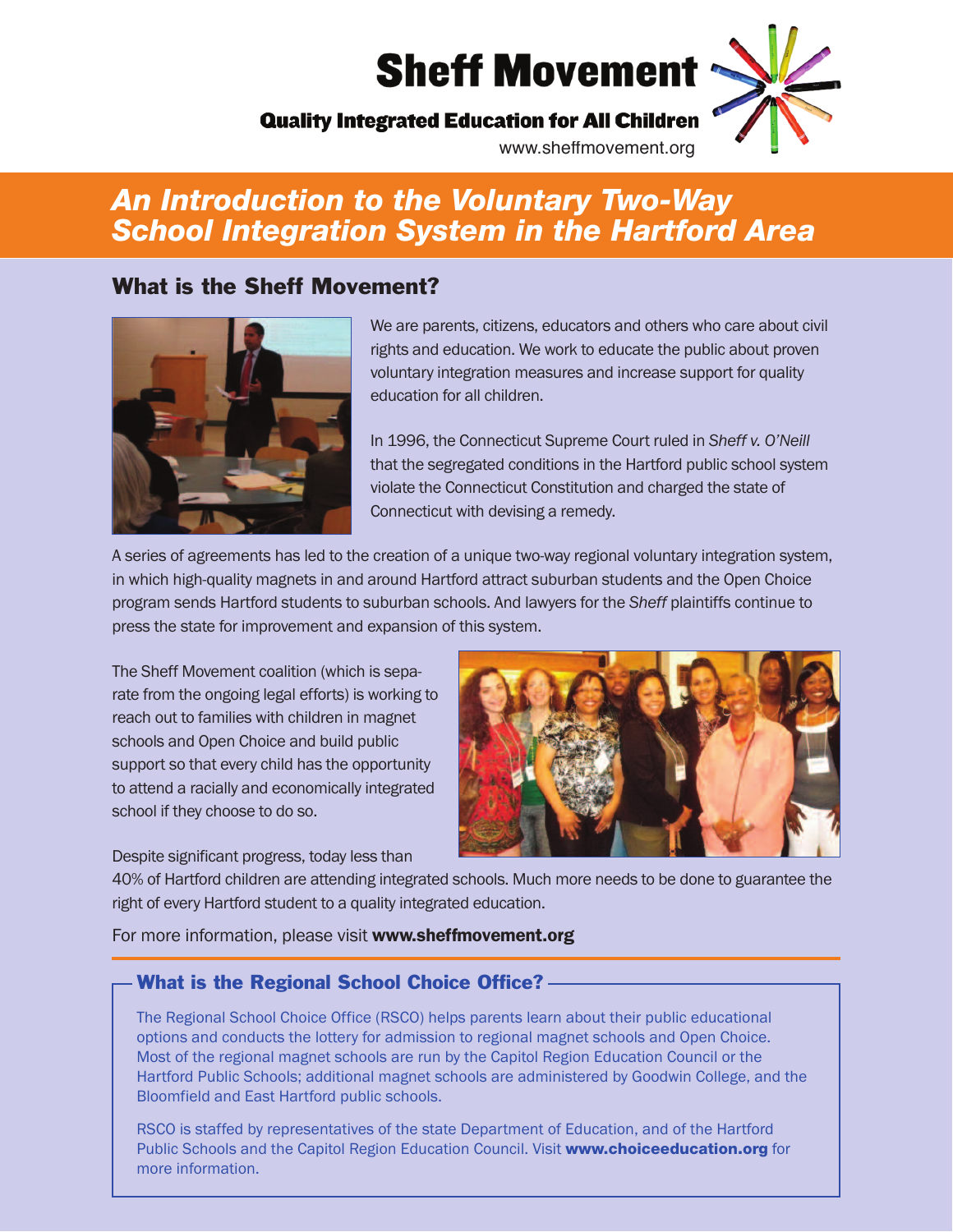## **R e g i o n a l M a g n e t S c h o o l s i n H a r t f o r d C o u n ty, C T ( 2 0 13 - 2 0 14)**

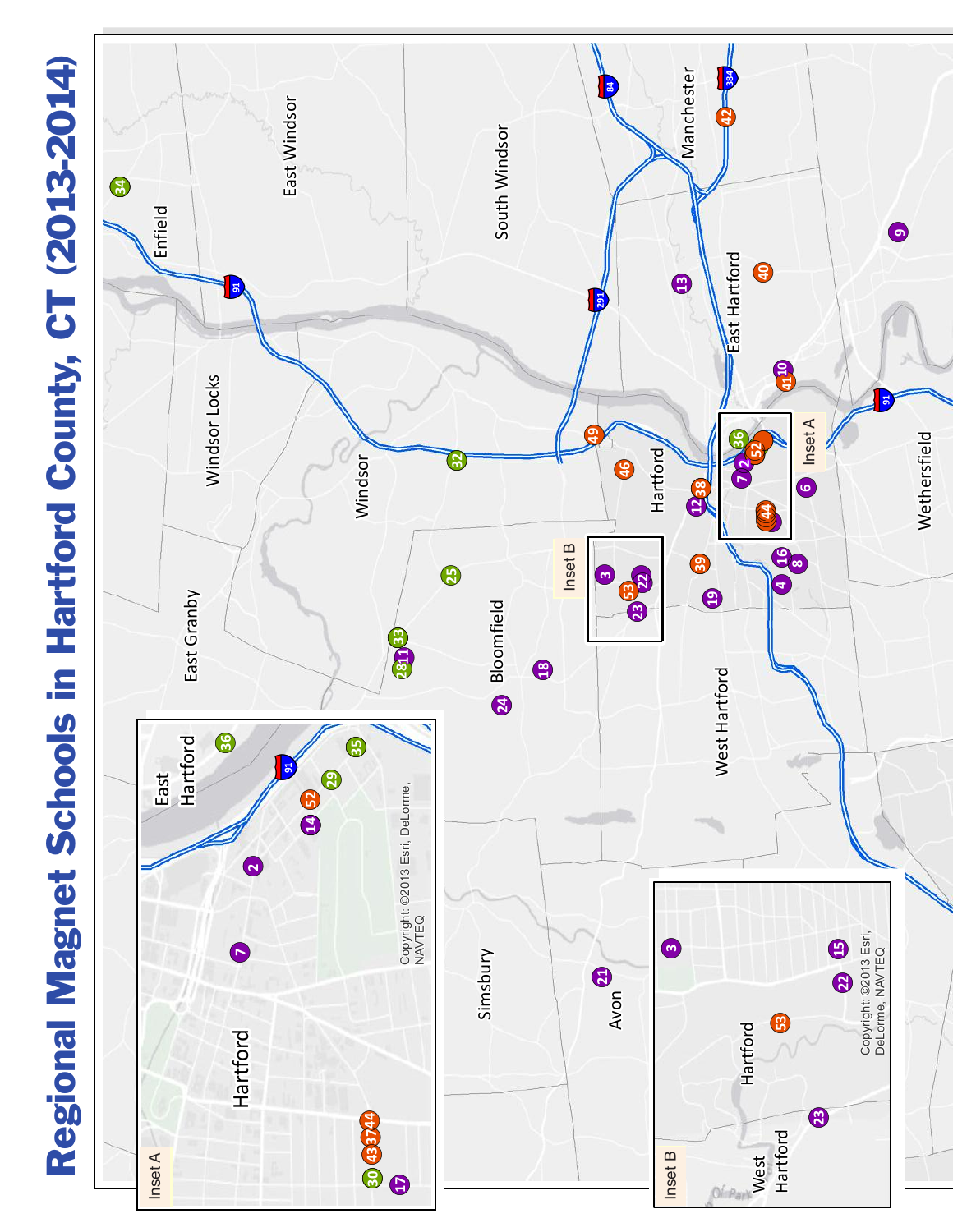

# *Regional Magnet Schools in Hartford County*Regional Magnet Schools in Hartford County **List of Magnet Schools in Hartford**

# **Elementary Schools (a) Elementary Schools**

Aca demy of Ae rospace & Engineering Elementary Rocky Hill 1 Academy of Aerospace & Engineering Elementary Rocky Hill School  $\overline{1}$ 

2 Betances STEM Magnet School Hartford

Betances STEM Magnet School

 Hartford Breakthrough II Magnet School Breakthrough II Magnet School ო

่

4 Breakthrough Magnet School Hartford Hartford Capital PreparatoryMagnet School - Lower Capital Preparatory Magnet School - Lower School Program (same address as #38) School Program (same address as #38) Breakthrough Magnet School  $\overline{5}$ 4

Hartford

Hartford Hartford

- Hartford Dis coveryAcademy Discovery Academy 6
- 7 EarlyReading Lab at Betances School Hartford Hartford Environmental Sciences Magnet at MaryM. Environmental Sciences Magnet at Mary M. Early Reading Lab at Betances School Hooker School Hooker School  $\infty$  $\bar{}$

Hartford

- Glastonbury Glastonbury Glastonbury-East Hartford Elementary School Glastonbury-East Hartford Elementary School  $\sigma$
- East Hartford 10 Goodwin College Early Childhood Magnet School Fast Hartford 11 Greater Hartford Academy of the Arts Elementary Bloomfield 11 Greater Hartford Academy of the Arts Elementary Bloomfield 10 Good win College Early Childhood Magnet School
- 13 International Magnet School for Global Fast Hartford 12 Hartford Hartford PreKindergarten Magnet School 12 Hartford PreKindergarten Magnet School 13 International Magnet School for Global School

East Hartford

Hartford

- 14 Kinsella Magnet School of Performing Arts<br>14 15 Hartford Montessori Magnet at Annie Fisher School 15 Montessori Magnet at Annie Fisher School 14 Kinsella MagnetSchool of Performing Arts Citizenship Citizenship
- 16 Montessori Magnet at Moylan School Hartford 16 Montessori Magnet at Moylan School
- 17 Montessori Magnet School and Hartford 17 Montessori Magnet School
	-
	-
- 18 Bloomfield Museum Academy 18 Museum Academy

**Bloomfield** 

Hartford Hartford

Hartford

Hartford

Hartford

- $19<sub>1</sub>$
- 
- 19 Hartford Noah Webster MicroSocietyMagnet School Noah Webster MicroSociety Magnet School

36 Two Rivers Magnet Middle School Fast Hartford

36 Two Rivers Magnet Middle School

EastHartford

- West Hartford Hartford 20 Preschool at the Medical Professions and Teacher Windsor 20 Pres chool at the Medical Professions and Teacher Windsor 22 STEM Magnet School at Annie Fisher Hartford Avon 21 Reggio Magnet School of the Arts Preparation academy (same address as #32) Preparation academy (same address as #32) 22 STEM Magnet School at Annie Fisher 21 Reggio Magnet School of the Arts
	- 23 University of Hartford Magnet School West Hartford 24 Wintonbury Early Childhood Magnet School Bloomfield 24 Wintonbury Early Childhood Magnet School 23 University of Hartford Magnet School

Hartford Hartford

Hartford

Bloomfield

# Middle Schools **(b) Middle Schools**

Bloomfield Bloomfield Bloomfield 25 Academy of Aeros pace & Engineering Middle Bloomfield 28 Global Experience Magnet School Bloomfield 33 Metropolitan Learning Center<br> Hartford Hartford Hartford Hartford Hartford Hartford Windsor 26 Capital Preparatory Magnet School (same Hartford 27 Classical Magnet School (same address as #39) Hartford 29 Greater Hartford Academy of the Arts Middle Hartford 30 Hartford Hartford Magnet TrinityCollege Academy 31 Kinsella Magnet School of Performing Arts (same Hartford 32 Medical Professions and Teacher Preparation Windsor Enfield 35 Sport and Medical Sciences Academy 34 Enfield Public SafetyAcademy 31 Kinsella MagnetSchool of Performing Arts (same 27 Classical Magnet School (same address as #39) 32 Medical Professions and Teacher Preparation 25 Academy of Aeros pace & Engineering Middle 29 Greater Hartford Academy of the Arts Middle 26 Capital Preparatory Magnet School (same 30 Hartford Magnet Trinity College Academy 35 Sport and Medical Sciences Academy 28 Global Experience Magnet School 33 Metropolitan Leaming Center 34 Public Safety Academy address as #38) address as #14) address as #38) address as #14) Academy School School

# High Schools **(c) High Schools**

| 37              | Academy of Aerospace & Engineering High School                     | Hartford          |
|-----------------|--------------------------------------------------------------------|-------------------|
| 38              | Capital Preparatory Magnet School                                  | Ha rtford         |
| 39              | Classical Magnet School                                            | Hartford          |
| 9               | Connecticut IB Academy                                             | East Hartford     |
| $\overline{41}$ | Connecticut River Academy at Goodwin College                       | East Hartford     |
| 42              | Great Path Academyat Man chester Community                         | Manchester        |
|                 | College                                                            |                   |
| 43              | Greater Hartford Academy of Mathematics &                          | Hartford          |
|                 | Science                                                            |                   |
| $\overline{4}$  | Greater Hartford Academy of the Arts High                          | Ha rtford         |
|                 | School                                                             |                   |
| 45              | Hartford Magnet Trinity College Academy (same                      | Ha rtford         |
|                 | address as #30)                                                    |                   |
| 46              | Journalism & Media Academy Magnet School                           | Hartford          |
| 47              | Kinsella Magnet School of Performing Arts (same<br>address as #14) | Hartford          |
|                 |                                                                    |                   |
| 48              | Metropolitan Leaming Genter (same address as<br>#33)               | <b>Bloomfield</b> |
| 49              | Pathways Academy of Technology & Design                            | Windsor           |
|                 | Magnet School                                                      |                   |
| 50              | Public Safety Academy (same address as #34)                        | Enfield           |
| 51              | Sportand Medical Sciences Academy (same                            | Hartford          |
|                 | address as #35)                                                    |                   |
| 52              | Two Rivers Magnet High School                                      | Hartford          |
| 53              | University High School of Science & Engineering                    | Ha rtford         |
|                 | Magnet School                                                      |                   |

Note: CT Technical High Schools are part of system but not included on this map. Several magnet schools listed separately by RSCO are combined at the same location. Several magnet schools are moving to new locations in 2014-2015. Map prepared by PRRAC for the Sheff Movement coalition (approximate locations). For official state list of magnet schools and locations go to www.choiceeducation.org. Note: CT Technical High Schools are part of system but not included on this map. Several magnet schools listed separately by RSCO are combined at the same location. Several magnet schools are moving to new locations in 2014-2015. Map prepared by PRRAC for the Sheff Movement coalition (approximate locations). For official state list of magnet schools and locations go to www.choiceeducation.org.